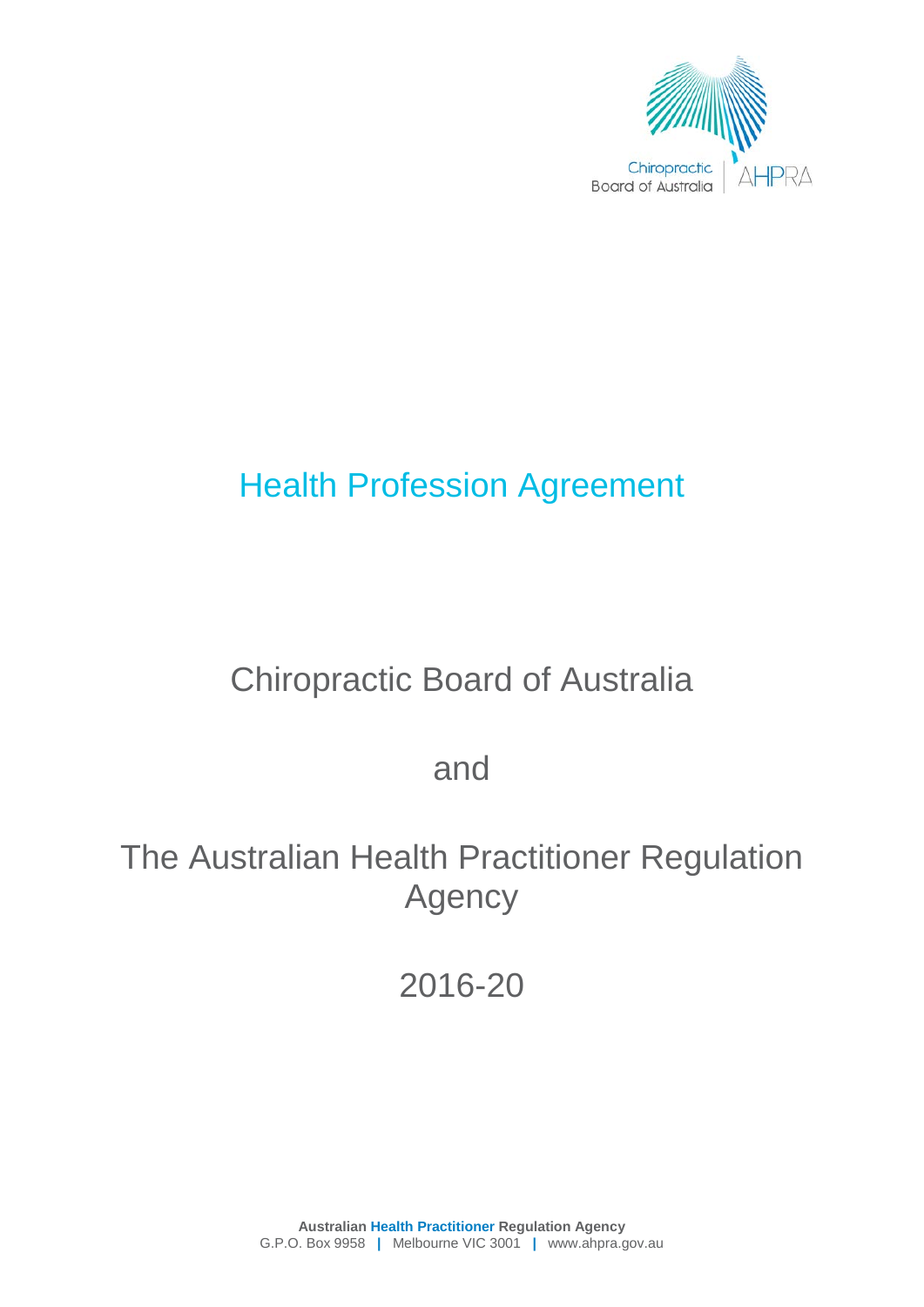## Health Profession Agreement

## **Preamble**

The purpose of the Health Practitioner Regulation National Law (**the National Law**), as in force in each state and territory, is to establish the National Registration and Accreditation Scheme (**the National Scheme**). The National Scheme has six key objectives set out in s.3(2) of the National Law. In summary, the objectives are to:

- protect public safety,
- facilitate workforce mobility for health practitioners,
- facilitate high-quality education and training of health practitioners,
- facilitate assessment of overseas-trained health practitioners,
- facilitate access to health services, and
- development of a flexible, responsive and sustainable health workforce.

Fourteen National Boards and the Australian Health Practitioner Regulation Agency (**AHPRA**) work in partnership to achieve these objectives, with different and complementary functions.

The HPA is a statutory instrument. The National Board and AHPRA are required to negotiate in good faith and attempt to come to an agreement on the terms of the HPA. Although the National Board does not have the power to enter into contracts generally (as provided for in s.32(2)(a)), the National Law clearly intends that the National Board can agree and enter into an HPA with AHPRA. Furthermore, the National Board and AHPRA are each a separate body corporate, capable of reaching agreements between themselves.

The following schedules to this HPA record AHPRA and the National Board's agreement on these matters: fees (Schedule 3); the National Board's annual budget (Schedule 4); and the services AHPRA is to provide (Schedule 1).

The National Law also requires each National Board to publish on its website the fees agreed to in this HPA.

#### **Accountabilities**

#### **Ministerial Council**

Ultimate accountability to the public for the performance of the National Scheme rests with the parliaments of participating jurisdictions, through the Australian Health Workforce Ministerial Council (the Ministerial Council). The Ministerial Council appoints AHPRA's Agency Management Committee and National Boards, and formally holds these bodies to account.

#### **National Boards**

A National Board is a body corporate with perpetual succession, has a common seal, and may sue and be sued in its corporate name. A National Board does not have power to enter into contracts, or employ staff, or acquire, hold, dispose of, and deal with, real property.

The principal regulatory decision-makers in the National Scheme are the National Boards and their committees, including, where relevant, State and Territory or Regional Boards. AHPRA undertakes delegated functions on behalf of the National Boards and provides services to the National Boards. National Boards are accountable to the community through the mechanism of the Ministerial Council and parliamentary reporting for the quality of their regulatory decisions, and through the court system and relevant administrative review bodies for the legality of their regulatory decisions. While National Boards can propose regulatory procedures, they do not establish or administer them. National Boards have specific 'oversight' roles in relation to the assessment of overseas qualifications, monitoring of practitioners and the receipt, assessment and investigation of notifications. Without the power to employ staff or enter into contracts, National Boards must rely on the services provided, or contracted, by AHPRA. The mechanism for National Boards to hold AHPRA to account is through this Health Profession Agreement. The Health Profession Agreement includes performance indicators to support the performance of National Boards' oversight functions.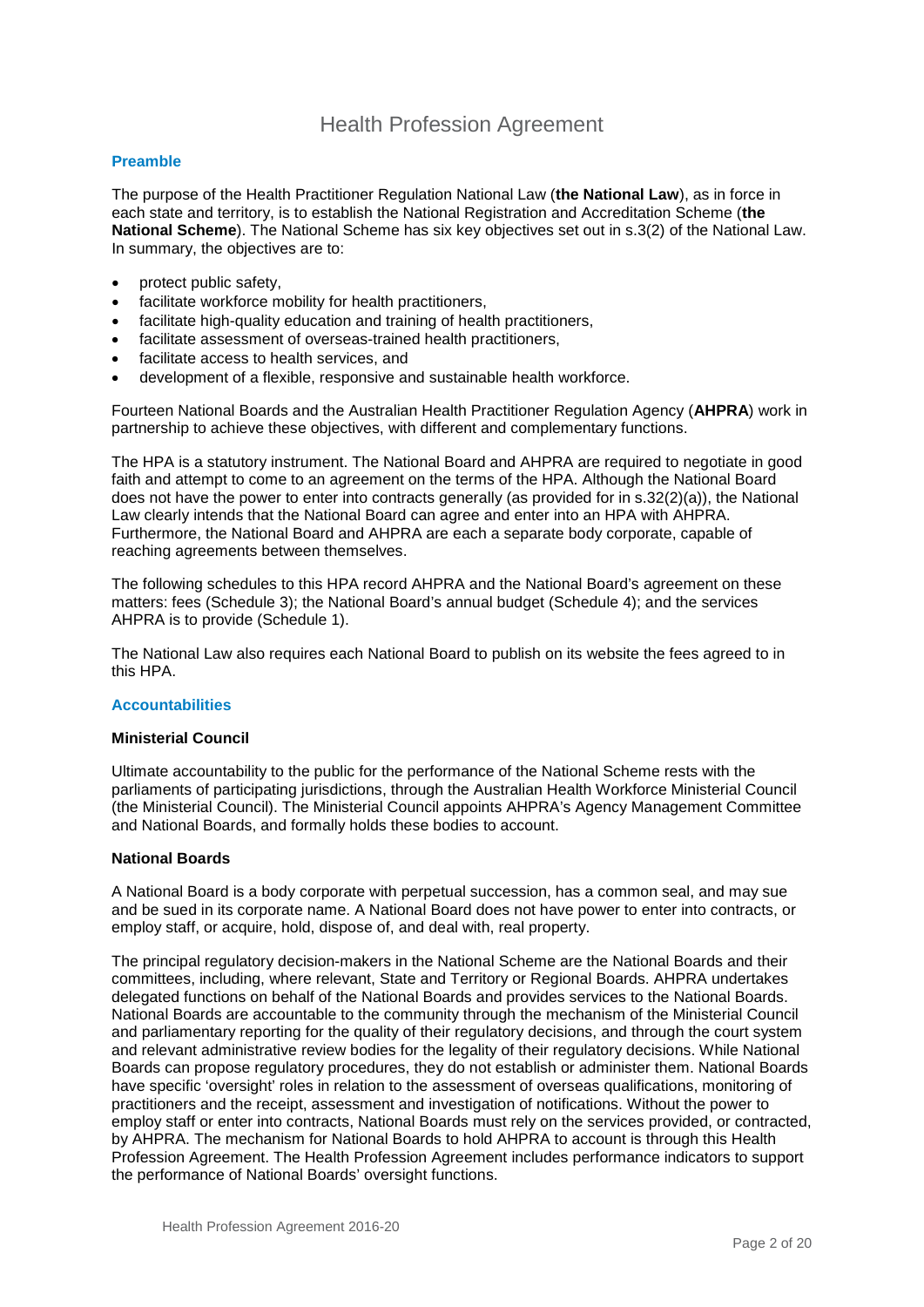## **AHPRA**

AHPRA is a body corporate with perpetual succession, has a common seal, and may sue and be sued in its corporate name. AHPRA has all the powers of an individual and in particular, may enter into contracts, or employ staff, or acquire, hold, dispose of, and deal with, real and personal property, and do anything necessary or convenient to be done in the exercise of its functions.

AHPRA's Agency Management Committee directs and controls the affairs of AHPRA, and sets its policy directions. The Agency Management Committee is accountable for the performance of AHPRA's functions, which include the establishment of regulatory procedures, financial management and administration of the Scheme. AHPRA is solely responsible for administering the Agency Fund, which has an account for each National Board. Payments out of a National Board's account may be made only if the payment is in accordance with the National Board's budget, as agreed as part of this Health Profession Agreement, or otherwise approved by the National Board. To enable it to perform the executive functions within the Scheme, AHPRA has powers to employ staff and enter into contracts. AHPRA provides administrative assistance and support to National Boards and their committees to exercise their functions.

AHPRA and the National Board can be described as governance partners in the Scheme. This is largely because AHPRA relies on National Boards to perform their functions consistent with the National Law objectives and in line with procedures established by AHPRA for ensuring effective and efficient operation of National Boards and to comply with procedures for development of professional standards that are in accordance with good regulatory practice.

The Agency Management Committee is accountable for ensuring that the corporate functions that are essential to any contemporary regulatory organisation are in place. This means that corporate services, including human resources, business planning, financial management and facilities management, are generally not specified in the services AHPRA is to provide (Schedule 1) except where the service deliverable is provided directly to the National Boards.

#### **Purpose of this Agreement**

The purpose of a Health Profession Agreement (**HPA**) is described in s.26(1) of the National Law, which provides that AHPRA must enter into a HPA with a National Board that makes provision for:

- fees payable by health practitioners and others in relation to the health profession for which the National Board is established,
- the National Board's annual budget, and
- the services to be provided to the National Board by AHPRA to enable the National Board to carry out its functions.

This HPA outlines agreement between the National Board and AHPRA on their general approach to performing their reciprocal obligations to ensure a common understanding and that the National Scheme operates with regard to its objectives and guiding principles.

#### **Scope of this Agreement**

This Agreement is for the period 1 July 2016 to 30 June 2020.

The National Board agrees to authorise the Chair of the Board (or his/her nominee) to act as liaison officer with respect to the Agreement. AHPRA agrees to authorise the Executive Director, Strategy and Policy to act as liaison officer with respect to the Agreement.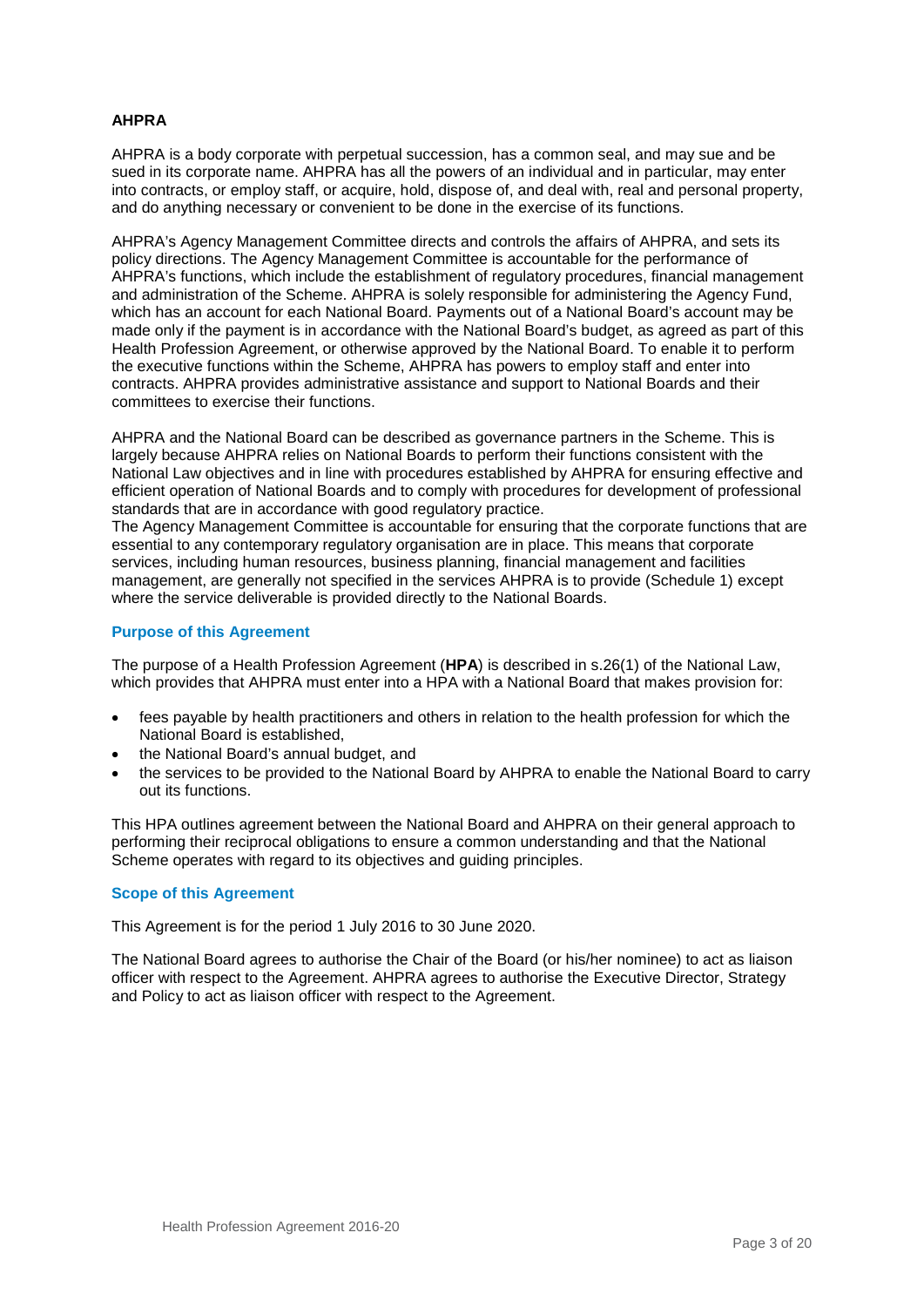## **Partnership principles**

To achieve the objectives of the National Law through different and complementary functions, the National Board and AHPRA understand that a sustainable partnership is essential.

This understanding is supported by a set of core partnership principles (**the Partnership Principles**). The National Board and AHPRA will ensure that these Partnership Principles underpin all our work. While differences in context may require different approaches, both parties will ensure that their respective activities respect these four Partnership Principles:

- Shared vision and values
- Integrity through interdependence
- Transparency and mutual accountability, and
- Commitment to joint learning

In particular, the National Board will do everything it can to make its requirements clear, and AHPRA will do everything it can to provide the services required by the National Board to perform its functions.

Each of the Partnership Principles is described in detail below.

#### **1. Shared vision and values**

#### **This partnership between the National Board and AHPRA is built on a shared vision for a competent and flexible health workforce that meets the needs of the Australian community.**

While recognising and respecting the different and complementary functions of the National Board and AHPRA, there must be common ground in the approach the National Board and AHPRA take to implementing the National Scheme. The National Board and AHPRA share a commitment to the objectives and guiding principles of the National Scheme and the eight regulatory principles (**Regulatory Principles**) that will shape our thinking about regulatory decision-making.

In our shared principles, we balance all the objectives of the National Scheme, but our primary consideration is to protect the public in accordance with good regulatory practice.

The Regulatory Principles incorporate the concept of risk-based regulation. This means that in all areas of our work we:

- identify the risks that we are obliged to respond to,
- assess the likelihood and possible consequences of the risks, and
- respond in ways that are proportionate and manage risks, so we can adequately protect the public.

In recognising our different and complementary functions, the National Board and AHPRA have agreed on an accountability framework for the National Scheme (**the Accountability Framework**). The Accountability Framework recognises that all entities in the National Scheme are ultimately accountable to the Australian public through the Australian Health Workforce Ministerial Council (the Ministerial Council).

One of the recognised features of the National Scheme is that our structure provides for governance and accountability across the entities in the National Scheme for their performance. The effective delivery of professional regulation relies on strong partnerships between entities based on clear and agreed roles and functions. Our Accountability Framework is designed to articulate a shared understanding regarding who is accountable for what within the National Scheme and aims to provide clarity about the distinct and complementary roles of the different entities, and their respective duties and obligations.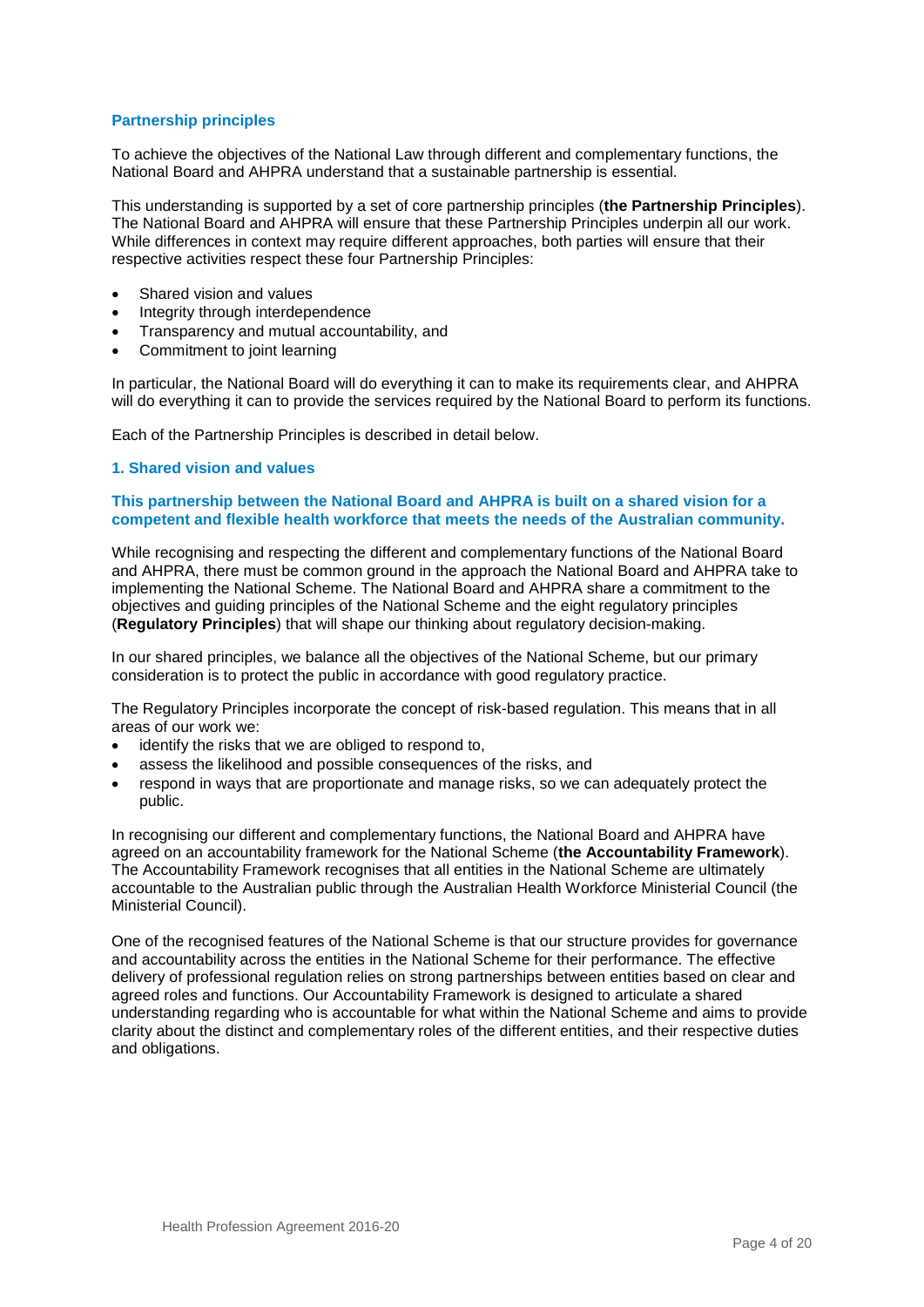#### **2. Integrity through interdependence**

**In exercising our different and complementary functions, the National Board and AHPRA will strive for mutual respect and to promote the integrity of the National Scheme. We are aware we have interdependent and complementary functions. The National Board and AHPRA will work to manage any tensions that arise through our consultation processes and the Accountability Framework.** 

We will each take responsibility for clearly communicating our positions to each other. We are each open to being challenged by the other, and we will each create opportunities for dialogue and debate around our respective approach, results and impact. While the National Board and AHPRA are each independent entities, we recognise that neither can meaningfully exist outside of the context of the relationship defined by the National Law. We agree to respect the other's functions as set out in the National Law.

For example, AHPRA acknowledges its obligation to consult the National Board when developing procedures for the operation of the National Board and will endeavour to incorporate the National Board's feedback into those procedures. The National Board respects that AHPRA must endeavour to establish common procedures that apply to all National Boards and undertakes to comply with those procedures once finalised.

The National Board and AHPRA also have complementary duties in relation to financial management. AHPRA is accountable for the management of the Agency Fund and for ensuring that all expenditure from the National Board's account is consistent with the National Law, in accordance with the Board's annual budget (or with the approval of the National Board if a change to the agreed budget), and as far as possible represents reasonable value for money. Accountability for expenditure rests with the AHPRA financial delegate who approves that expenditure, including payments to enable the National Board to exercise its functions. The National Board respects this role and undertakes to support AHPRA in fulfilling this role and its obligations under the National Law generally.

#### **3. Transparency and mutual accountability**

#### **The Health Profession Agreement is the formal mechanism by which we hold each other to account, in accordance with the National Law and the Accountability Framework. It incorporates a transparent reporting framework to ensure that reciprocal obligations can be monitored.**

The Agency Management Committee is formally accountable for AHPRA's performance of its functions. The National Board relies on AHPRA to deliver services to it in order for it to carry out its functions. In turn AHPRA relies on National Boards to perform their functions consistent with the National Law objectives and in line with procedures established by AHPRA for ensuring effective and efficient operation of National Boards and procedures for development of professional standards that are in accordance with good regulatory practice.

Schedule 1 to this HPA outlines the services to be provided to the National Board by AHPRA to enable the National Board to carry out its functions. It also includes information about AHPRA's performance of its own statutory functions. Schedule 1 also includes profession-specific services and any discretionary services the National Board may request of AHPRA.

In addition, the Agreement supports the National Board to fulfil its specific oversight functions in respect of:

- the assessment of overseas trained registration applicants who do not hold approved qualifications
- the assessment and investigation of matters about persons who
	- are or were registered health practitioners, or
	- are students in the health profession,
- the management of registered health practitioners and students in the health profession, including monitoring conditions, undertaking and suspensions imposed on the registration of the practitioners or students.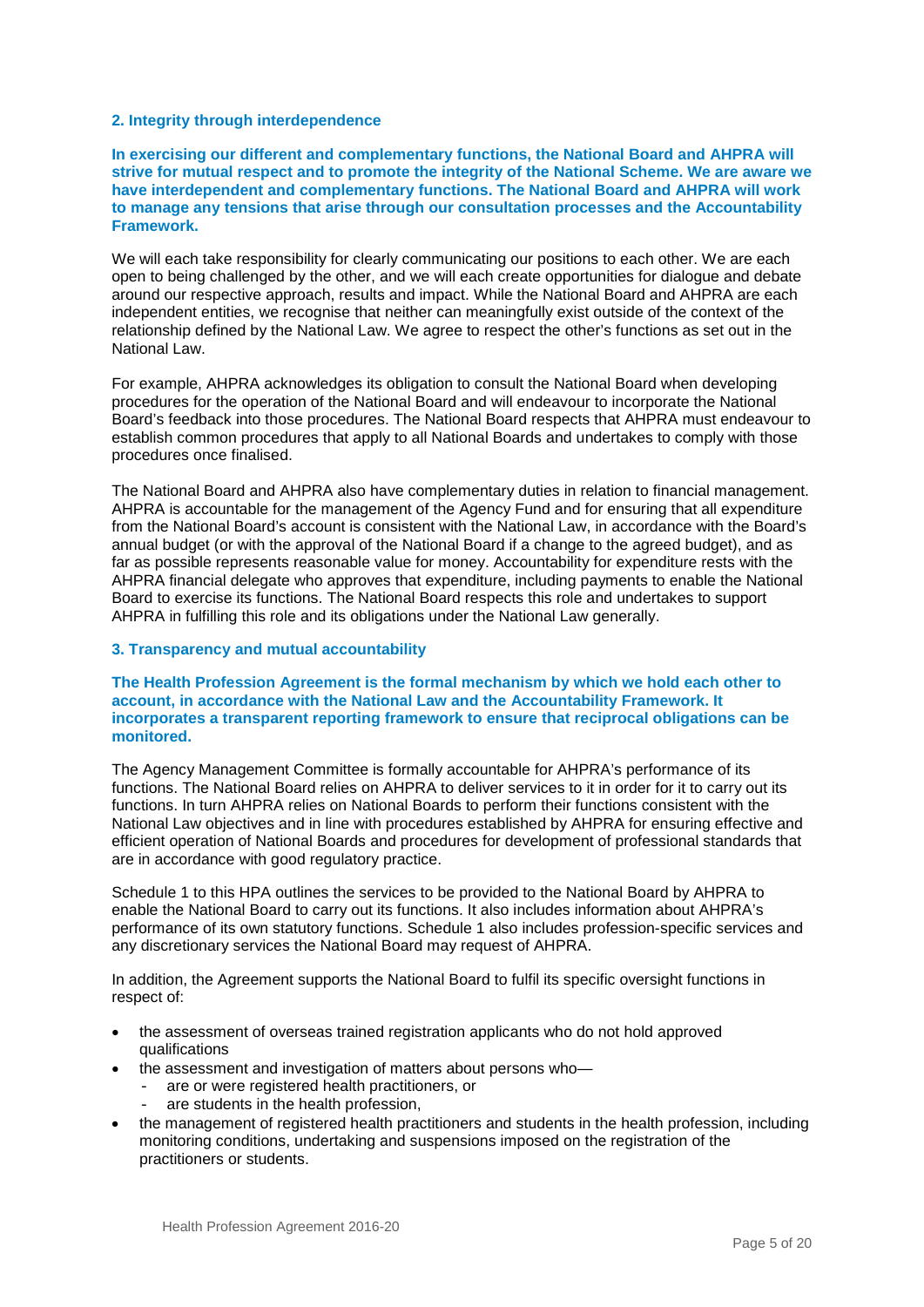In order to exercise these functions, the National Board must be given the opportunity to review timely information regarding relevant activities undertaken by AHPRA and the National Boards' delegates, to raise questions and concerns and to suggest actions to remediate problems. AHPRA undertakes to ensure that performance reports will be provided to the National Board to fulfil these oversight functions; in particular these reports will include details of the timeliness, cost and quality of regulatory procedures and services AHPRA provides to the National Board. The performance reports AHPRA will provide, and the performance indicators underpinning them, are set out in Schedule 5 to this HPA.

#### **4. Commitment to joint learning**

**The National Board and AHPRA agree to promote continuous and systematic learning regarding the National Scheme. We will evaluate the outcomes of business and regulatory processes and use data generated by the National Scheme to better understand the risks we manage and the effectiveness of our actions.** 

Our learning agenda will explore both partnership processes and outcomes. We will take an evaluative approach to regulation that uses data to identify risks and measure our effectiveness in managing them. The National Board and AHPRA both have an interest in understanding the factors, including ways of working, which are the hallmarks of successful partnerships. We will work together to ensure that joint learning is used regularly to adjust our future strategy and plans as we strive for increased efficiency and effectiveness of the National Scheme.

The National Board and AHPRA are committed to the efficient management and continuous improvement of their respective functions.

#### **Dispute resolution**

The National Law provides that any failure to reach agreement between National Boards and AHPRA on matters relating the HPA is to be referred to the Ministerial Council for resolution.

The National Board and AHPRA have a commitment to resolve problems or disputes promptly. However, if a dispute arises regarding this HPA, as partners we will use our best endeavours to resolve the dispute fairly and promptly.

If the dispute cannot be resolved, the matter will be referred to the AHPRA Chief Executive Officer and the Chair of the National Board. If the dispute still cannot be resolved, it will be referred to the Chair of AHPRA's Agency Management Committee and the Chair of the National Board.

Either the Chair of AHPRA's Agency Management Committee or the Chair of the National Board may request the appointment of an independent, accredited mediator at any stage in the process.

If we are still unable to agree on the matter, we will seek direction from the Ministerial Council about how the dispute to be resolved.

#### **Review**

The National Board and AHPRA agree to review this HPA on an annual basis.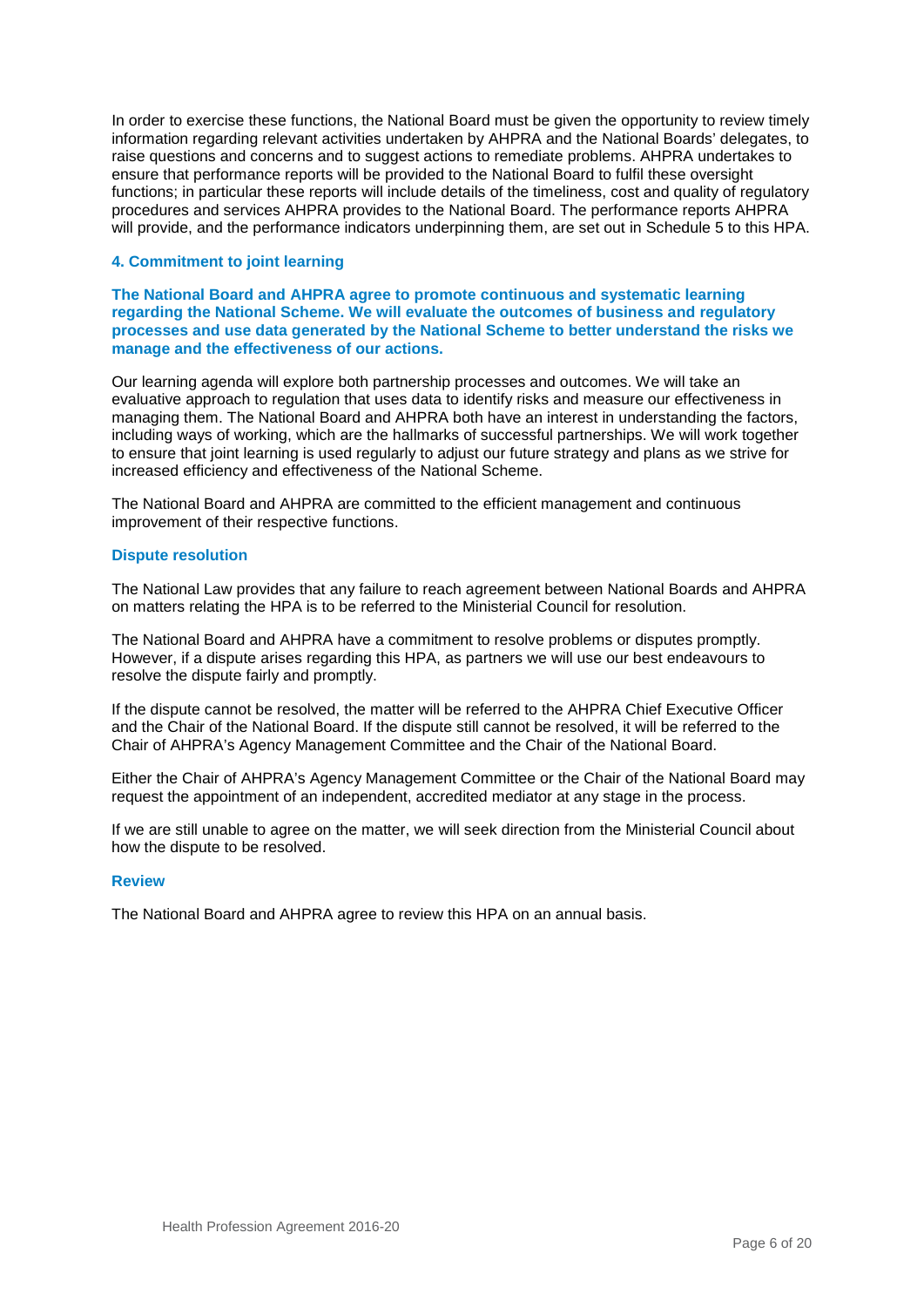### **Schedules**

- Schedule 1: Summary of Services to be provided to the National Board by AHPRA to enable the National Board to carry out its functions
- Schedule 2: Summary of National Scheme Strategy, implementation map, and National Board's regulatory plan
- Schedule 3: Fees payable by health practitioners
- Schedule 4: Summary of National Board's annual budget
- Schedule 5: Performance management framework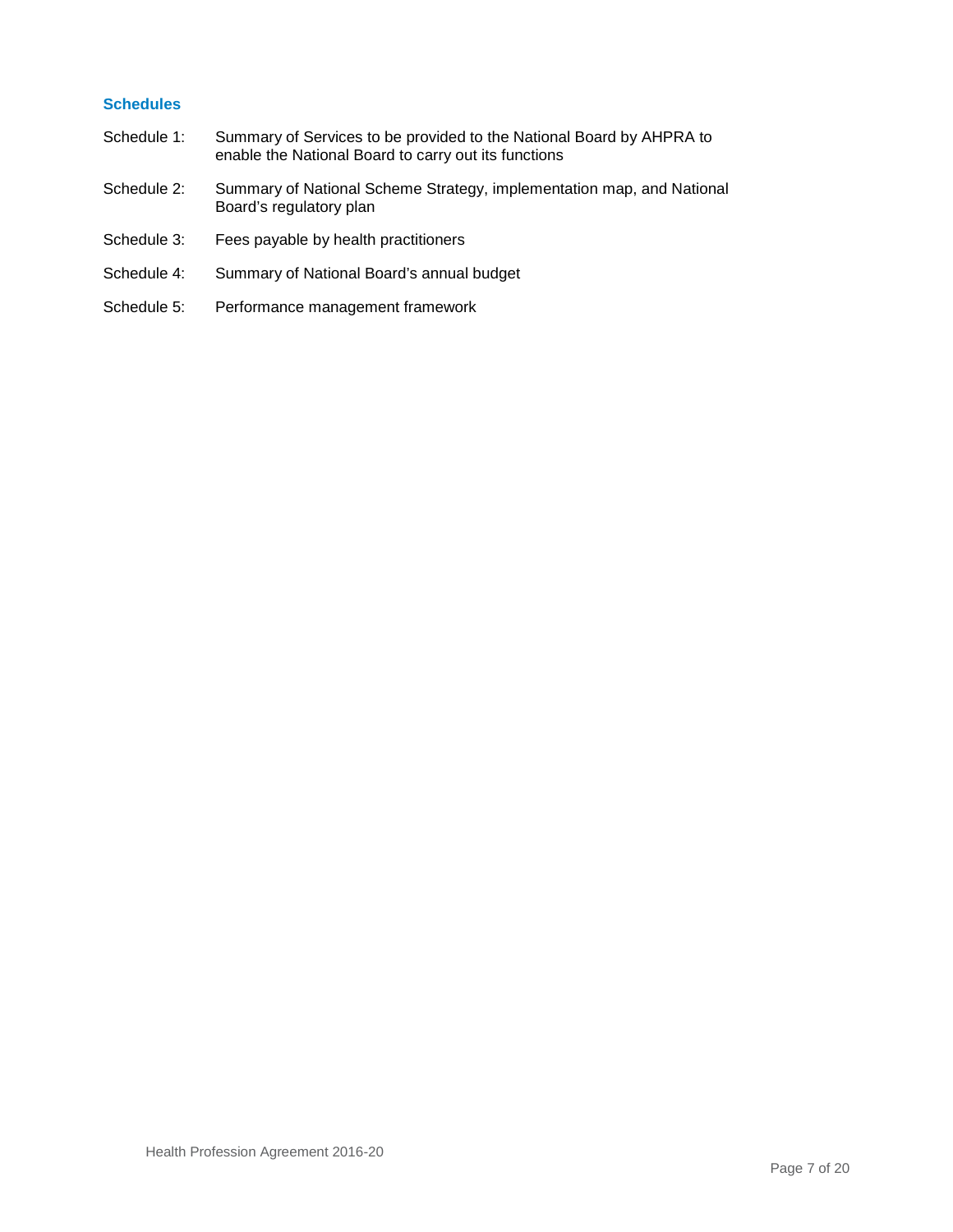**This Agreement is made between**

## **Chiropractic Board of Australia**

and

## **The Australian Health Practitioner Regulation Agency (AHPRA)**

| Signed for and on behalf of AHPRA by:                             | Signed for and on behalf of the Chiropractic<br>Board of Australia by: |
|-------------------------------------------------------------------|------------------------------------------------------------------------|
|                                                                   |                                                                        |
| Signature of Chief Executive Officer<br><b>Mr Martin Fletcher</b> | Signature of the Board Chair<br>Dr Wayne Minter AM                     |
| Date                                                              | Date                                                                   |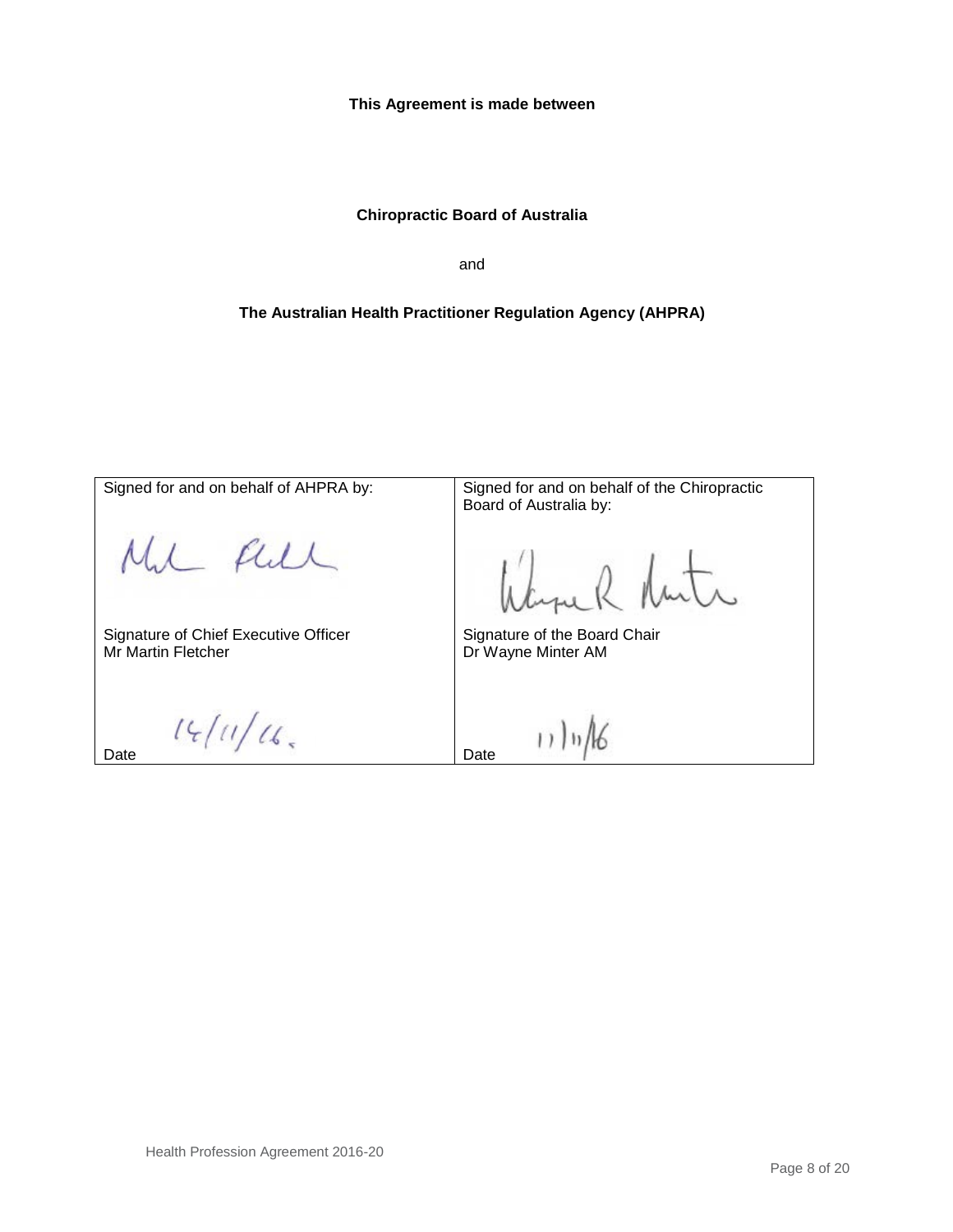Schedule 1: Summary of services to be provided to the National Board by AHPRA to enable the National Board to carry out its functions

## **1. Regulatory services, procedures and processes**

| 1.1   | <b>Registrations</b>                                                                                                     |                                                                                  |
|-------|--------------------------------------------------------------------------------------------------------------------------|----------------------------------------------------------------------------------|
| Core  |                                                                                                                          | <b>Profession Specific</b>                                                       |
| 1.1.1 | Develop, implement and regularly review nationally consistent<br>procedures for the registration of health practitioners | Profession-specific<br>services, as listed in the<br>National Board's regulatory |
| 1.1.2 | Manage practitioner registration, renewal and audit                                                                      | plan and annual budget.                                                          |
| 1.1.3 | Maintain a public register of health practitioners                                                                       |                                                                                  |
| 1.1.4 | Maintain a register of health practitioner students                                                                      |                                                                                  |
| 1.1.5 | Promote online registration services to health practitioners                                                             |                                                                                  |
| 1.1.6 | Operation of examinations (if required) is agreed between<br><b>AHPRA and the National Board</b>                         |                                                                                  |

## **1.2 Notifications**

| Core  |                                                                                                                                                                                                    | <b>Profession Specific</b>                                                                                  |
|-------|----------------------------------------------------------------------------------------------------------------------------------------------------------------------------------------------------|-------------------------------------------------------------------------------------------------------------|
| 1.2.1 | Develop, implement and regularly review nationally consistent<br>procedures to receive and deal with notifications against persons<br>who are or were registered health practitioners and students | Profession-specific<br>services, as listed in the<br>National Board's regulatory<br>plan and annual budget. |
| 1.2.2 | Manage the end to end notification process                                                                                                                                                         |                                                                                                             |
| 1.2.3 | Establish and maintain relationships with co-regulatory<br>authorities.                                                                                                                            |                                                                                                             |

### **1.3 Compliance**

| <b>Core</b> |                                                                                                                     | <b>Profession Specific</b>                                                                                  |
|-------------|---------------------------------------------------------------------------------------------------------------------|-------------------------------------------------------------------------------------------------------------|
| 1.3.1       | Develop compliance policy, process and systems                                                                      | Profession-specific<br>services, as listed in the<br>National Board's regulatory<br>plan and annual budget. |
| 1.3.2       | Manage practitioners with registration restrictions, suspension or<br>cancellation                                  |                                                                                                             |
| 1.3.3       | Oversee the ongoing development and reporting of performance<br>measures for monitoring of practitioners compliance |                                                                                                             |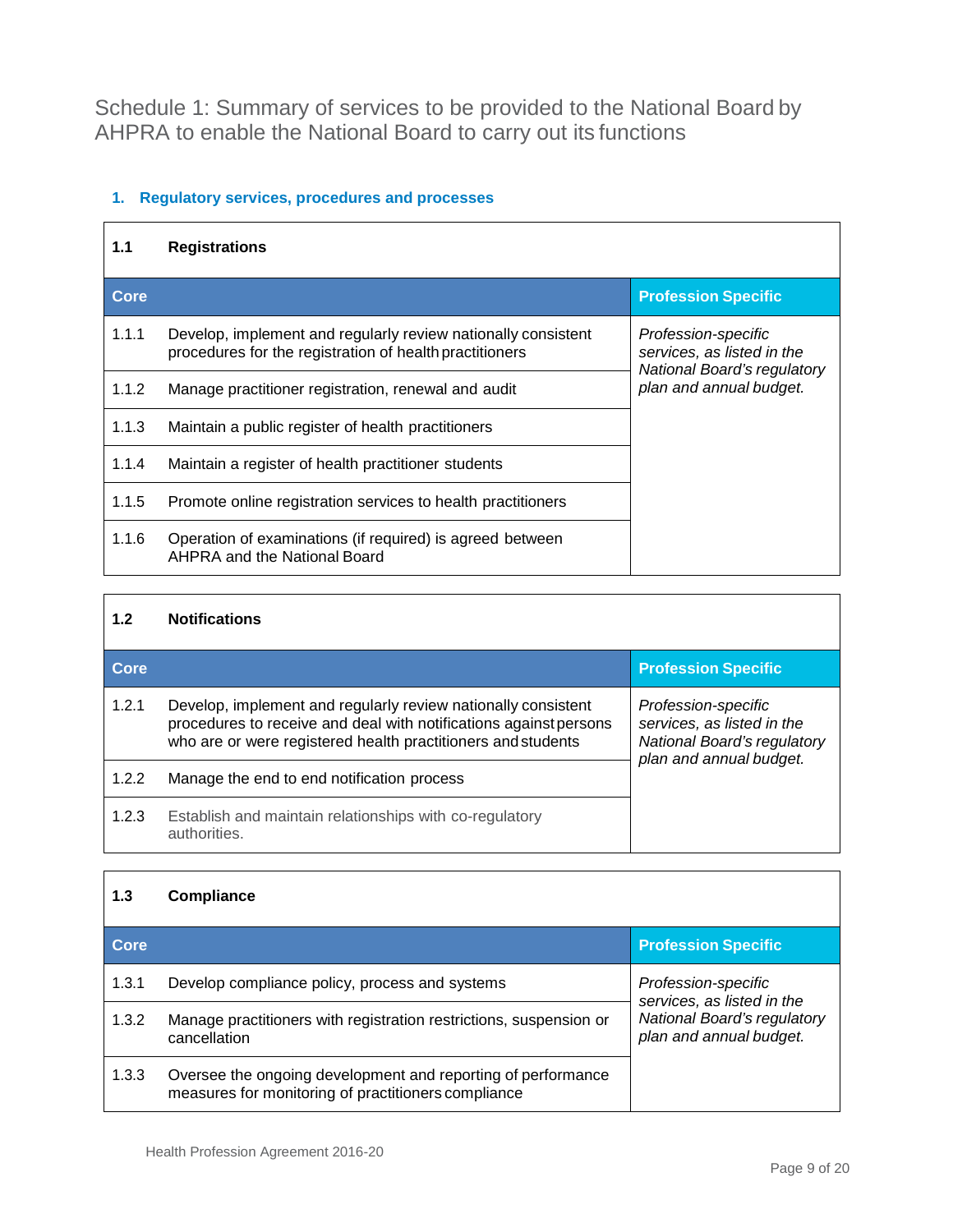## **1.4 Legal Services**

| Core  |                                                                                                                                 | <b>Profession Specific</b>                                                                                         |
|-------|---------------------------------------------------------------------------------------------------------------------------------|--------------------------------------------------------------------------------------------------------------------|
| 1.4.1 | Provide legal advice to support effective and lawful registration<br>and notifications procedures, and hearing panels processes | Profession-specific<br>services, as listed in the<br><b>National Board's regulatory</b><br>plan and annual budget. |
| 1.4.2 | Provide oversight for all Tribunal matters involving AHPRA and<br>the National Boards                                           |                                                                                                                    |

## **2. Governance and Secretariat**

#### **2.1 Governance**

| Core  |                                                                                                                 | <b>Profession Specific</b>                                                                                  |
|-------|-----------------------------------------------------------------------------------------------------------------|-------------------------------------------------------------------------------------------------------------|
| 2.1.1 | Develop and administer procedures to support effective and<br>efficient National Board and committee operations | Profession-specific<br>services, as listed in the<br>National Board's regulatory<br>plan and annual budget. |
| 2.1.2 | Provide National Board member orientation, induction and<br>professional development                            |                                                                                                             |
| 2.1.3 | Support working relationships with relevant committees                                                          |                                                                                                             |

## **2.2 Secretariat**

| Core  |                                                                                                               | <b>Profession Specific</b>                                                                                  |
|-------|---------------------------------------------------------------------------------------------------------------|-------------------------------------------------------------------------------------------------------------|
| 2.2.1 | Provide secretariat and administrative support for National Board<br>Meetings                                 | Profession-specific<br>services, as listed in the<br>National Board's regulatory<br>plan and annual budget. |
| 2.2.2 | Provide secretariat and administrative support for National Board<br>committee meetings                       |                                                                                                             |
| 2.2.3 | Provide panel hearing secretariat support                                                                     |                                                                                                             |
| 2.2.4 | Secretariat and policy support for governance forums, including<br>the Forum of Chairs and its sub-committees |                                                                                                             |

## **3. Communication and Engagement**

| 3.1         | <b>Communication</b> |                            |
|-------------|----------------------|----------------------------|
| <b>Core</b> |                      | <b>Profession Specific</b> |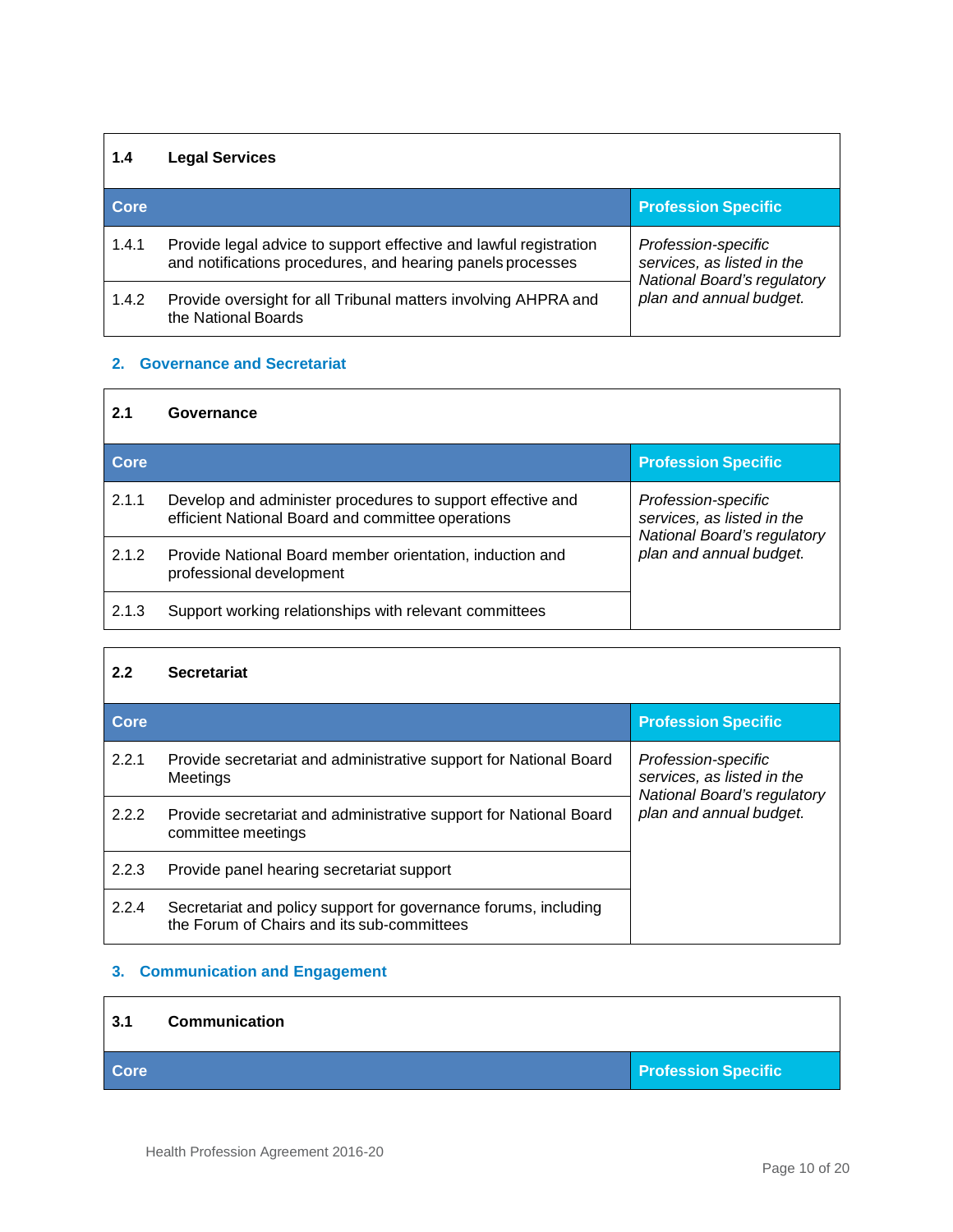| 3.1.1  | Develop, implement and review communication strategies, tools<br>and guidelines           | Profession-specific<br>services, as listed in the<br>National Board's regulatory |
|--------|-------------------------------------------------------------------------------------------|----------------------------------------------------------------------------------|
| 3.1.2  | Develop and release National Board communiqués                                            | plan and annual budget.                                                          |
| 3.1.3  | Review and release National Board media releases                                          |                                                                                  |
| 3.1.4  | Develop and maintain National Board website and resources                                 |                                                                                  |
| 3.1.5  | Coordinate and manage the production of the AHPRA annual<br>report and other publications |                                                                                  |
| 3.1.6  | Provide communications support for crisis and issue<br>management                         |                                                                                  |
| 3.1.7  | Develop and produce National Board newsletters and news<br>updates                        |                                                                                  |
| 3.1.8  | Develop Branding for National Board and AHPRA<br>Communication                            |                                                                                  |
| 3.1.9  | Report on relevant media coverage                                                         |                                                                                  |
| 3.1.10 | Manage social media                                                                       |                                                                                  |

| 3.2         | Engagement                                                                      |                                                   |
|-------------|---------------------------------------------------------------------------------|---------------------------------------------------|
| <b>Core</b> |                                                                                 | <b>Profession Specific</b>                        |
| 3.2.1       | Engage with external stakeholders                                               | Profession-specific<br>services, as listed in the |
| 3.2.2       | Manage intergovernmental relations                                              | National Board's<br>regulatory plan and annual    |
| 3.2.3       | Undertake consultation to support cross-profession strategies and<br>guidelines | budget.                                           |
| 3.2.4       | Engage with external advisory groups                                            |                                                   |
| 3.2.5       | Monitor stakeholder engagement activities                                       |                                                   |

## **4. Planning and Reporting**

| 4.1   | <b>Planning</b>                           |                                                   |
|-------|-------------------------------------------|---------------------------------------------------|
| Core  |                                           | <b>Profession Specific</b>                        |
| 4.1.1 | Inform and support the NRAS Strategy      | Profession-specific<br>services, as listed in the |
| 4.1.2 | Develop and implement AHPRA Business Plan | National Board's regulatory                       |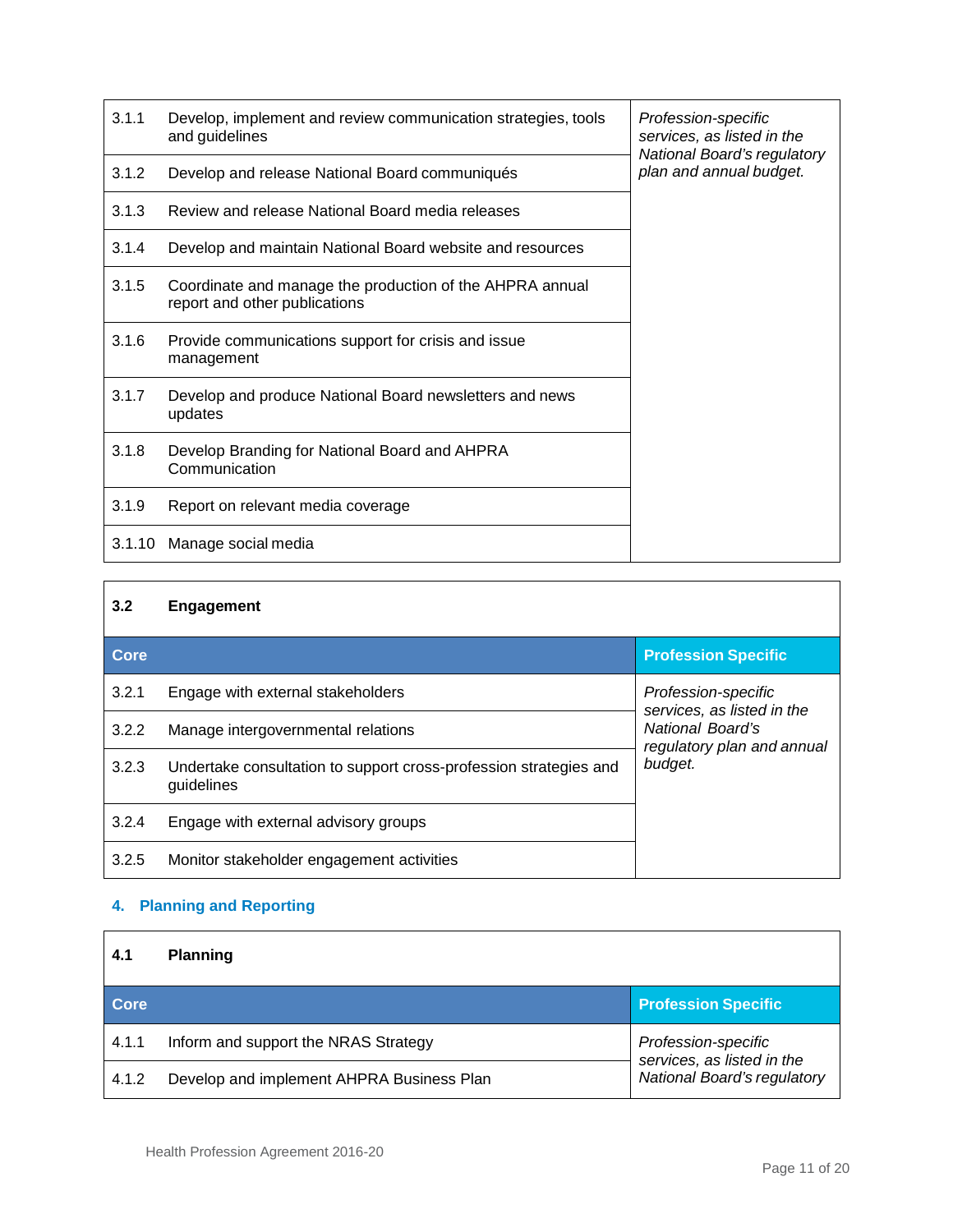| 4.1.3 | Develop and implement National Board Regulatory Plan | plan and annual budget. |
|-------|------------------------------------------------------|-------------------------|
| 4.1.4 | HPA engagement and development                       |                         |

## **4.2 Reporting**

| Core  |                                                                                                                                                                                                                          | <b>Profession Specific</b>                                                                                         |
|-------|--------------------------------------------------------------------------------------------------------------------------------------------------------------------------------------------------------------------------|--------------------------------------------------------------------------------------------------------------------|
| 4.2.1 | Develop and report on outcomes related to National Boards'<br>regulatory functions and AHPRA's administrative assistance and<br>support to National Boards and the Boards' committees, in<br>exercising their functions. | Profession-specific<br>services, as listed in the<br><b>National Board's regulatory</b><br>plan and annual budget. |
| 4.2.2 | Establish corporate audit and compliance monitoring and<br>reporting                                                                                                                                                     |                                                                                                                    |
| 4.2.3 | Fulfil annual reporting requirements                                                                                                                                                                                     |                                                                                                                    |

## **5. Policy and Accreditation**

## **5.1 Policy**

| Core  |                                                                                                | <b>Profession Specific</b>                                                       |
|-------|------------------------------------------------------------------------------------------------|----------------------------------------------------------------------------------|
| 5.1.1 | Maintain procedures for the development of registration<br>standards, codes and guidelines     | Profession-specific<br>services, as listed in the<br>National Board's regulatory |
| 5.1.2 | Develop, review and implement cross-profession standards,<br>codes and guidelines              | plan and annual budget.                                                          |
| 5.1.3 | Assist National Boards to develop, review and implement cross-<br>profession regulatory policy |                                                                                  |
| 5.1.4 | Provides tools to support regulatory policy development, review<br>and evaluation              |                                                                                  |

## **5.2 Accreditation**

| Core  |                                                                                                 | <b>Profession Specific</b>                                                              |
|-------|-------------------------------------------------------------------------------------------------|-----------------------------------------------------------------------------------------|
| 5.2.1 | Support National Boards to oversight effective delivery of<br>accreditation functions           | Profession-specific<br>services, as listed in the<br><b>National Board's regulatory</b> |
| 5.2.2 | Supporting accreditation committees to deliver the accreditation<br>functions, where applicable | plan and annual budget.                                                                 |
| 5.2.3 | Maintain procedures for the development of accreditation<br>standards                           |                                                                                         |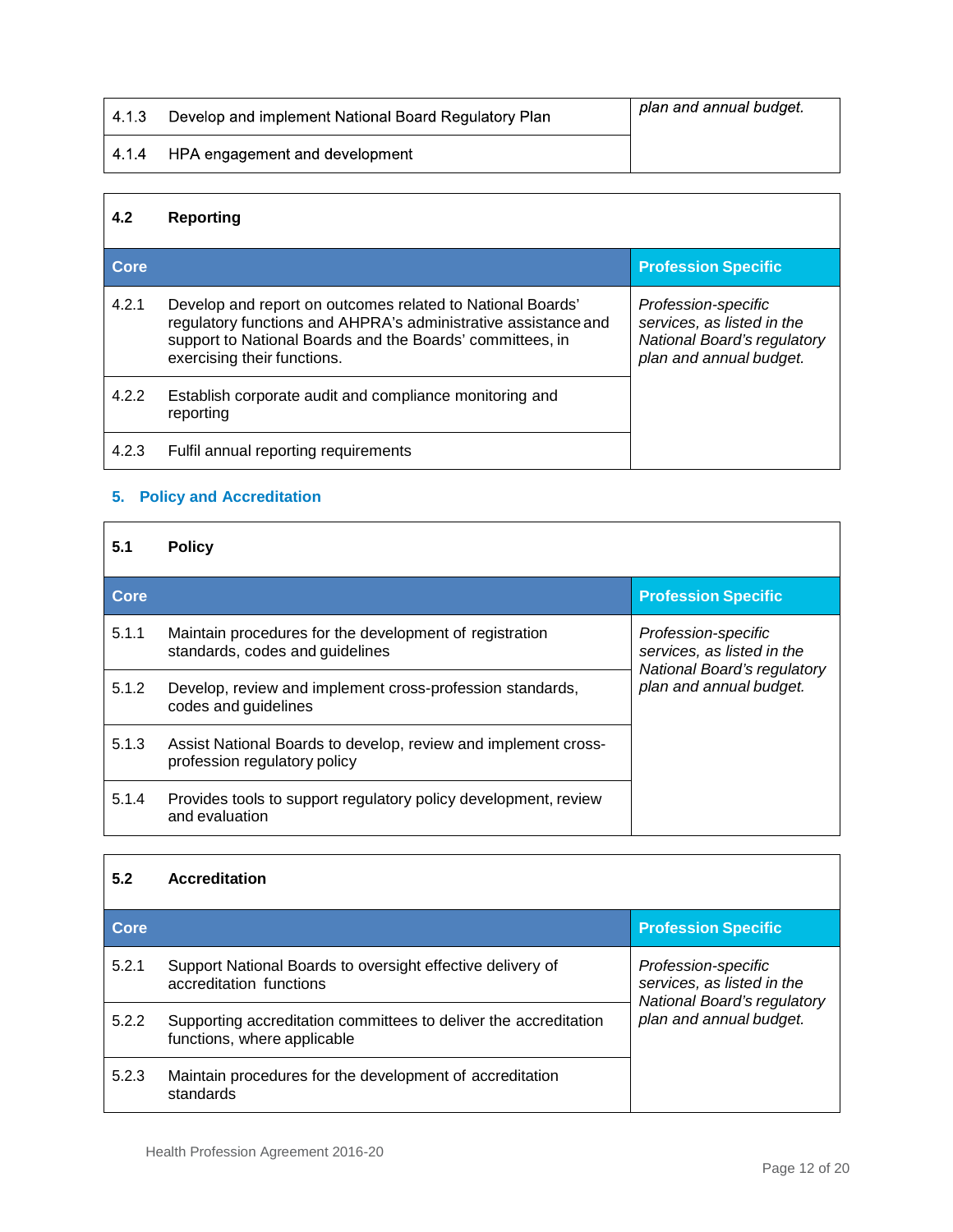## **6. Data, Research and Analysis**

## **6.1 Evidence Acquisition**

| <b>Core</b> |                                                                                                         | <b>Profession Specific</b>                                                       |
|-------------|---------------------------------------------------------------------------------------------------------|----------------------------------------------------------------------------------|
| 6.1.1       | Assist National Boards to define and articulate regulatory<br>evidence requirements                     | Profession-specific<br>services, as listed in the<br>National Board's regulatory |
| 6.1.2       | Provide advice to National Boards about proposed research and<br>analytical projects                    | plan and annual budget.                                                          |
| 6.1.3       | Provide descriptive statistics for all professions                                                      |                                                                                  |
| 6.1.4       | Undertake cross-profession regulatory risk analyses                                                     |                                                                                  |
| 6.1.5       | Monitor and research cross-profession regulatory policy and<br>trends                                   |                                                                                  |
| 6.1.6       | Develop and implement robust regulatory evaluation<br>methodologies                                     |                                                                                  |
| 6.1.7       | Liaise with external stakeholders regarding the annual Health<br><b>Workforce Survey questionnaires</b> |                                                                                  |
| 6.1.8       | Broker and maintain formal strategic data and research<br>partnerships with external organisations      |                                                                                  |

| 6.2         | Data governance and organisational capacity                                                                    |                                                                                  |
|-------------|----------------------------------------------------------------------------------------------------------------|----------------------------------------------------------------------------------|
| <b>Core</b> |                                                                                                                | <b>Profession Specific</b>                                                       |
| 6.2.1       | Develop, implement and manage governance process and<br>procedures for data access, release and exchange       | Profession-specific<br>services, as listed in the<br>National Board's regulatory |
| 6.2.2       | Develop and maintain core statistical infrastructure to support<br>internal and external research and analyses | plan and annual budget.                                                          |
| 6.2.3       | Provide tools and training to support evidence informed<br>regulatory policy development                       |                                                                                  |
| 6.2.4       | Develop organisational infrastructure for delivering regulatory<br>research                                    |                                                                                  |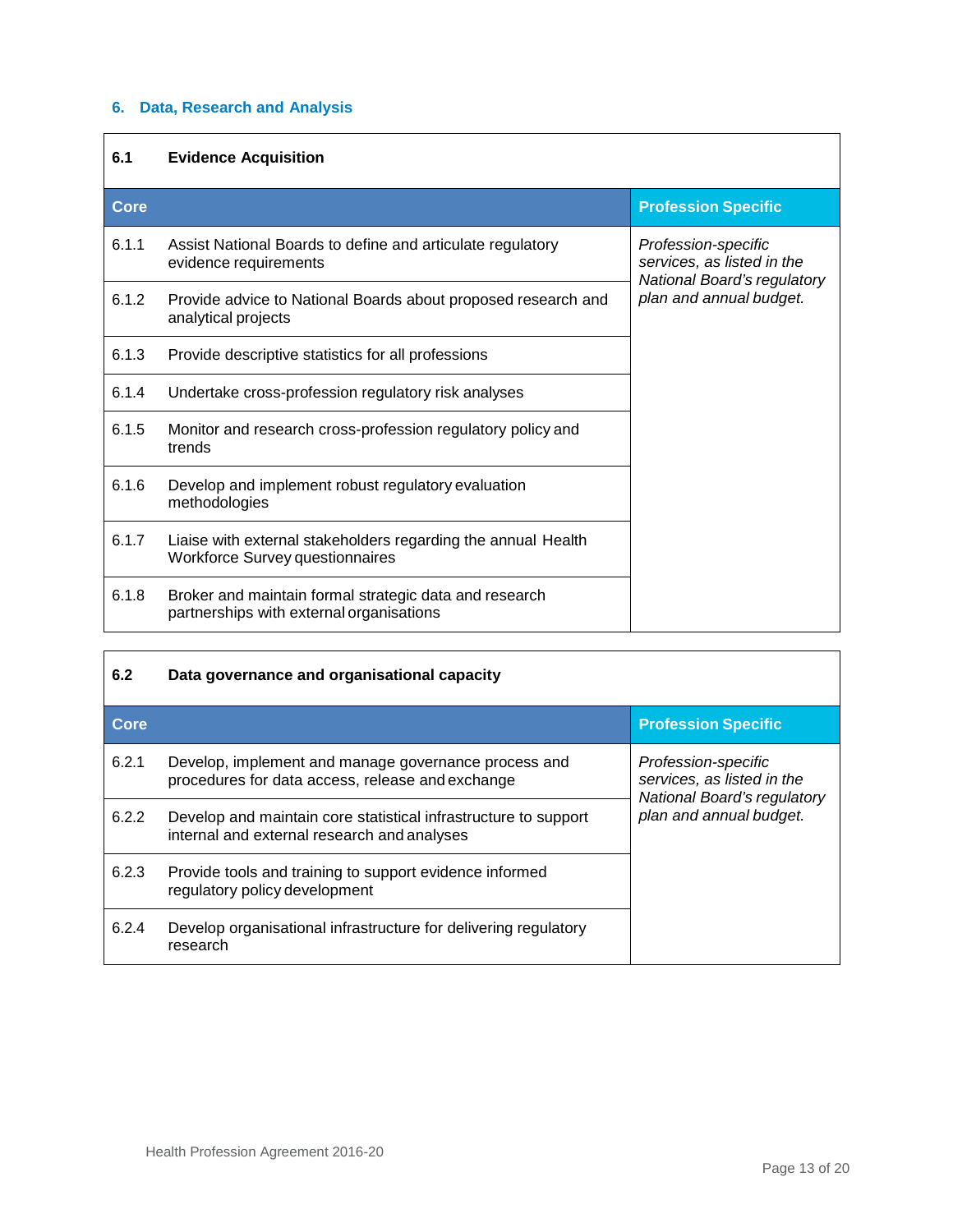## Schedule 2: Summary of National Scheme Strategy, implementation map, and National Board's regulatory plan

National Registration and Accreditation Scheme **Strategy 2015-20** 



Australian Health Practitioner Regulation Agency www.ahpra.gov.au

## **Vision**

We are recognised as a leading risk-based regulator enabling a competent and flexible health workforce to meet the current and future health needs of the Australian community.

#### **Mission**

To protect the public by regulating health practitioners efficiently and effectively in the public<br>interest to facilitate access to safer healthcare.

#### **Strategic outcomes**

- 1. Reduced risk of harm to the public associated with the practice of regulated health professions.
- 2. Assurance that registered health practitioners are suitably trained and qualified to practise in a competent and ethical manner
- 3. Increased public confidence in the effective and efficient regulation of health practitioners.
- 4. Increased public benefit from the use of our data for practitioner regulation, health workforce planning and research.
- 5. Improved access to healthcare through our contribution to a more sustainable health workforce.

#### **Our guiding principles**

Our Regulatory principles<br>underpin the work of the National Boards and AHPRA. They guide our decision making.

## Strategy implementation map

|                      | <b>Risk-based regulation</b>                                   | <b>Strategic partnerships</b>                                              | Service excellence                                |
|----------------------|----------------------------------------------------------------|----------------------------------------------------------------------------|---------------------------------------------------|
|                      |                                                                |                                                                            |                                                   |
| Stakeholder<br>value | Reduce risk of harm<br>SV <sub>1</sub><br>to the public        | Increase strategic partner<br>SV <sub>2</sub><br>confidence                | Improve customer<br>SV <sub>3</sub><br>experience |
|                      |                                                                |                                                                            |                                                   |
| to produce           |                                                                |                                                                            | Improve financial<br>FE4                          |
| Financial            | Reduce unnecessary<br>regulatory burden                        | Increase shared efficiencies<br>FF <sub>2</sub><br>with strategic partners | sustainability                                    |
| efficiency           |                                                                |                                                                            | Improve cost effectiveness                        |
| to deliver           |                                                                |                                                                            |                                                   |
| Effective            | Increase activities that<br>reduce harm                        | Enhance strategic<br>EP3                                                   | Improve quality of service                        |
| processes            | Improve strategic<br>EP <sub>1</sub><br>intelligence gathering | partnerships                                                               |                                                   |
| to enable            |                                                                |                                                                            |                                                   |
| Capability           | Improve capability of<br>CC4<br>our people                     | Improve and modernise our<br>CC5                                           | physical and digital environment                  |
| and culture          | Foster a unified culture                                       | Increase knowledge of<br>CC <sub>2</sub><br>external environment           | Enhance capability for<br>CC3<br>strategy         |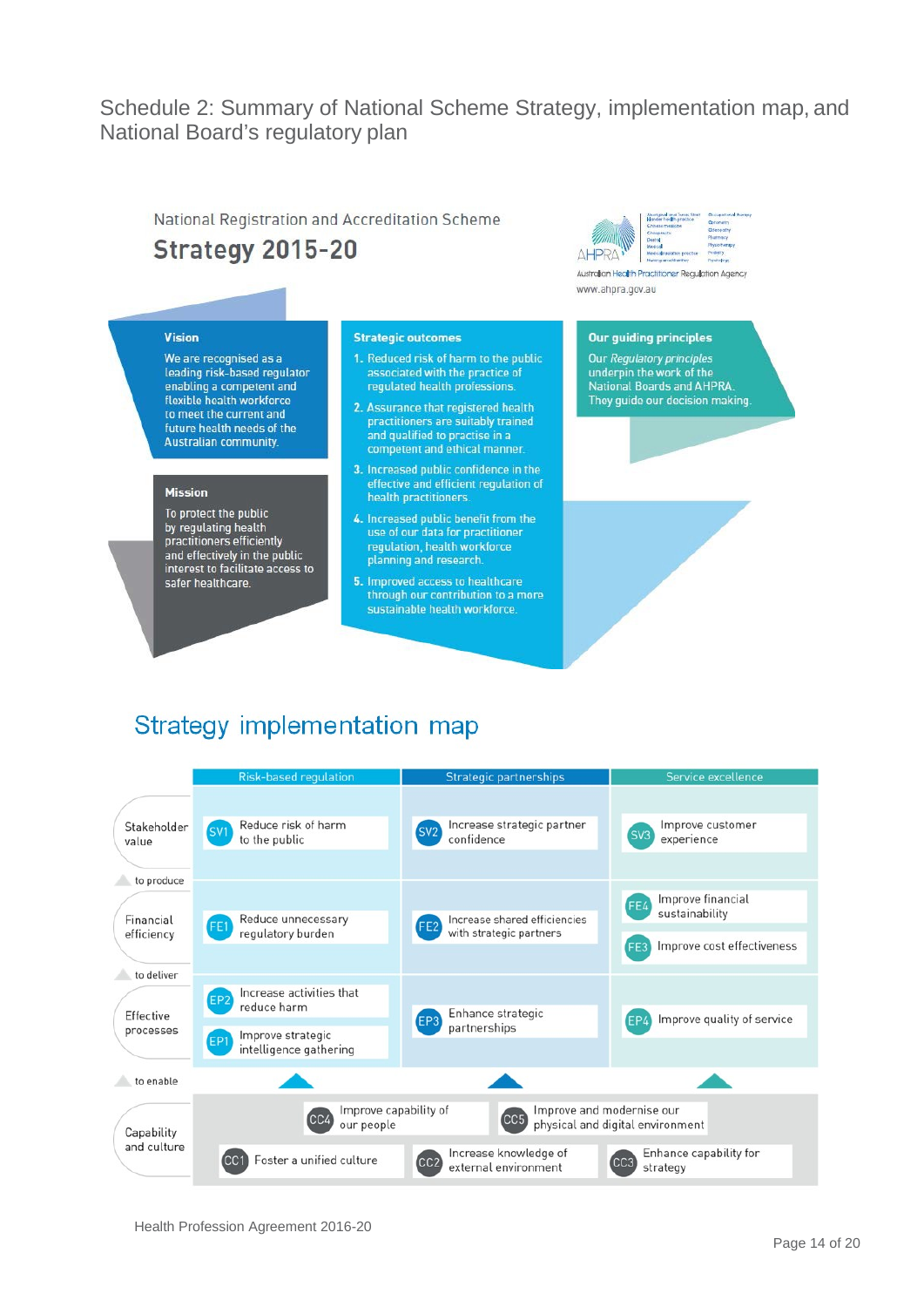# National Board Regulatory Plan 2018-19

| <b>Strategic outcomes</b>                                                                                                                          | <b>Regulatory objectives</b>                                                                                                                          | <b>Initiatives</b>                                                                                                                                                                                                                                                                                                                                                                                                                                     |  |  |  |
|----------------------------------------------------------------------------------------------------------------------------------------------------|-------------------------------------------------------------------------------------------------------------------------------------------------------|--------------------------------------------------------------------------------------------------------------------------------------------------------------------------------------------------------------------------------------------------------------------------------------------------------------------------------------------------------------------------------------------------------------------------------------------------------|--|--|--|
| Reduced risk of harm to<br>$\mathbf{1}$ .<br>the public associated with<br>the practice of regulated<br>health professions.                        | SV1 - Reduce risk of harm to the public<br>$\bullet$<br>FE1 - Reduce unnecessary regulatory burden<br>EP2 - Increase activities that reduce harm      | Establish a registration, notification and compliance decision making<br>resource catalogue<br>Host annual forum/workshop for chiropractic stakeholders on a key<br>regulatory issues<br>Undertake a review of the CPD registration standard and guideline<br>including a detailed risk assessment of foreshadowed changes                                                                                                                             |  |  |  |
| Assurance that registered<br>2.<br>health practitioners are<br>suitably trained and qualified<br>to practise in a competent<br>and ethical manner. | SV1 - Reduce risk of harm to the public<br>EP2 - Increase activities that reduce harm                                                                 | Undertake high quality review of accreditation arrangements                                                                                                                                                                                                                                                                                                                                                                                            |  |  |  |
| Increased public<br>3.<br>confidence in the effective<br>and efficient regulation of<br>health practitioners.                                      | SV2 - Increased strategic partner confidence<br>FE2 - Increase shared efficiencies with strategic<br>partners<br>EP3 - Enhance Strategic partnerships | Establish a Multi-profession Governance and Finance Reference<br>Group<br>Establish a Standing Multi-professions Regulatory Policy and<br>Standards Reference Group<br>Develop induction and succession resources to help maintain the<br>high quality work and decision making of the Board<br>Conduct a strategic risk identification and analysis project to inform<br>the development of a Board specific risk register and management<br>approach |  |  |  |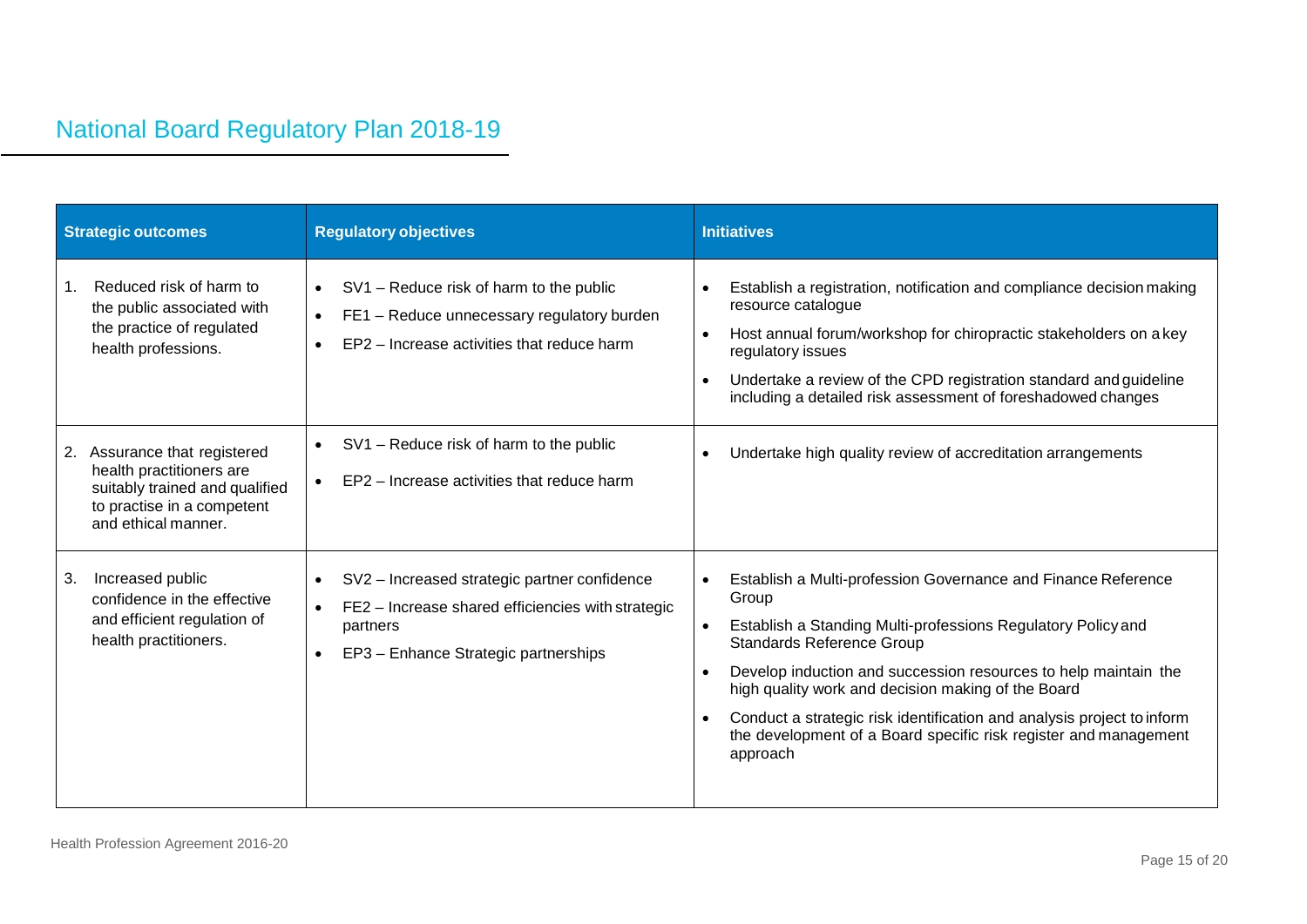

| <b>Strategic outcomes</b> |                                                                                                                   | <b>Regulatory objectives</b>                                                                                                                                                                       | <b>Initiatives</b>                                                                                                   |  |  |  |
|---------------------------|-------------------------------------------------------------------------------------------------------------------|----------------------------------------------------------------------------------------------------------------------------------------------------------------------------------------------------|----------------------------------------------------------------------------------------------------------------------|--|--|--|
| 4.<br>and research.       | Increased public benefit<br>from the use of our data for<br>practitioner regulation,<br>health workforce planning | SV1 – Reduce risk of harm to the public<br>$\bullet$<br>FE1 - Reduce unnecessary regulatory burden<br>EP1 - Improve strategic intelligence gathering<br>EP2 - Increase activities that reduce harm | Undertake further data analysis and research analyses to identify<br>$\bullet$<br>areas of risk and further research |  |  |  |
| 5.<br>workforce.          | Improved access to health<br>care through our<br>contribution to a more<br>sustainable health                     |                                                                                                                                                                                                    |                                                                                                                      |  |  |  |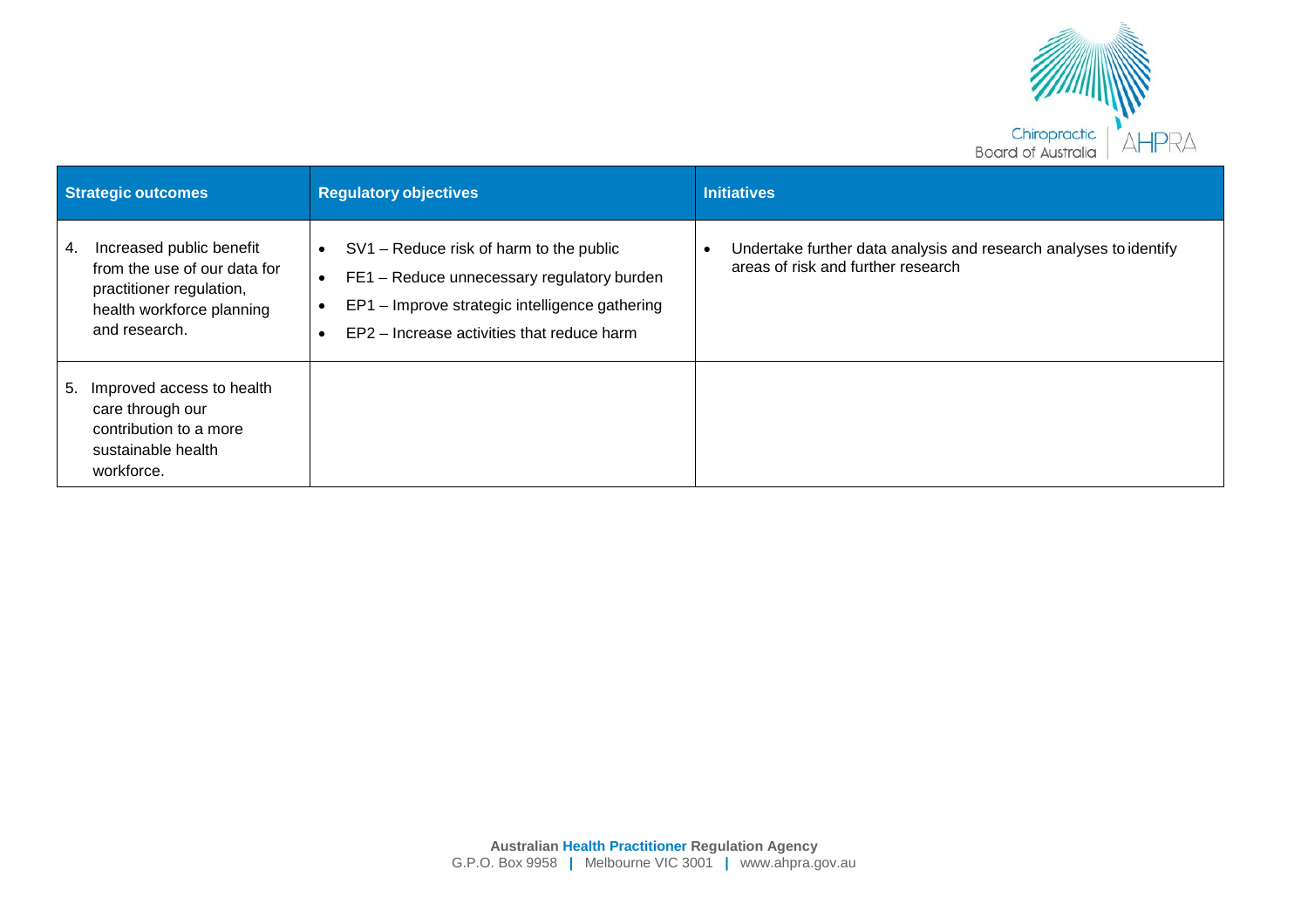# Schedule 3: Fees payable by health practitioners

## **Chiropractic Board of Australia**

| <b>National Fee</b>                                                               |             |         |        |         |              |                          |              | <b>NSW Fee</b>           |                          |              |         |              |            |
|-----------------------------------------------------------------------------------|-------------|---------|--------|---------|--------------|--------------------------|--------------|--------------------------|--------------------------|--------------|---------|--------------|------------|
| <b>Registration type</b>                                                          |             | 2017-18 | Change | 2018-19 |              | 2017-18                  |              | Change                   | Change                   |              | 2018-19 |              | <b>NSW</b> |
|                                                                                   | <b>Note</b> |         |        |         | <b>Board</b> | Council                  | <b>Total</b> | <b>Board</b>             | Council                  | <b>Board</b> | Council | <b>Total</b> | Rebate     |
| Application fee for initial general registration                                  |             | 283     |        | 283     | 283          | $\overline{\phantom{0}}$ | 283          |                          | $\overline{\phantom{0}}$ | 283          |         | 283          |            |
| Application fee for limited registration                                          |             | 283     | $\sim$ | 283     | 283          | $\overline{\phantom{a}}$ | 283          |                          | $\overline{\phantom{a}}$ | 283          |         | 283          |            |
| Application fee for non-practising registration                                   |             | 113     |        | 113     | 113          | $\overline{\phantom{a}}$ | 113          |                          | ۰                        | 113          |         | 113          |            |
| Application fee for endorsement of<br>registration                                |             | 103     | ٠      | 103     | 103          | $\blacksquare$           | 103          |                          | $\overline{a}$           | 103          |         | 103          |            |
| Application fee for fast track registration                                       |             | 60      | ٠      | 60      | 60           | $\overline{\phantom{a}}$ | 60           |                          |                          | 60           |         | 60           |            |
| Registration fee - general registration                                           |             | 566     | $\sim$ | 566     | 298          | 222                      | 520          | $\overline{\phantom{a}}$ | 6                        | 298          | 228     | 526          | 40         |
| Registration fee - limited registration                                           |             | 566     | $\sim$ | 566     | 298          | 222                      | 520          | $\overline{\phantom{a}}$ | 6                        | 298          | 228     | 526          | 40         |
| Registration fee - non-practising registration                                    |             | 113     | ٠      | 113     | 72           | 29                       | 101          | ٠                        |                          | 72           | 30      | 102          | 11         |
| Late renewal fee for general registration                                         |             | 30      | ٠      | 30      | 30           | ÷                        | 30           |                          |                          | 30           |         | 30           |            |
| Late renewal fee for limited registration                                         |             | 30      | ٠      | 30      | 30           |                          | 30           |                          |                          | 30           |         | 30           |            |
| Late renewal fee for non-practising<br>registration                               |             | 5       |        | 5       | 5            |                          | 5            |                          |                          | 5            |         | 5            |            |
| Replacement of registration certificate                                           | 1           | 20      | ۰      | 20      | 20           | $\overline{\phantom{a}}$ | 20           |                          |                          | 20           |         | 20           |            |
| <b>Extract from the register</b>                                                  | 1           | 10      | ٠      | 10      | 10           | $\overline{\phantom{a}}$ | 10           |                          |                          | 10           |         | 10           |            |
| Copy of the register (if application is assessed<br>to be in the public interest) | 1           | 2,000   | ٠      | 2,000   | 2,000        | $\overline{\phantom{a}}$ | 2,000        |                          |                          | 2,000        |         | 2,000        |            |
| Verification of registration status                                               | 1           | 50      |        | 50      | 50           |                          | 50           |                          |                          | 50           |         | 50           |            |

Note 1: These fees are consistent across all professions and remain unchanged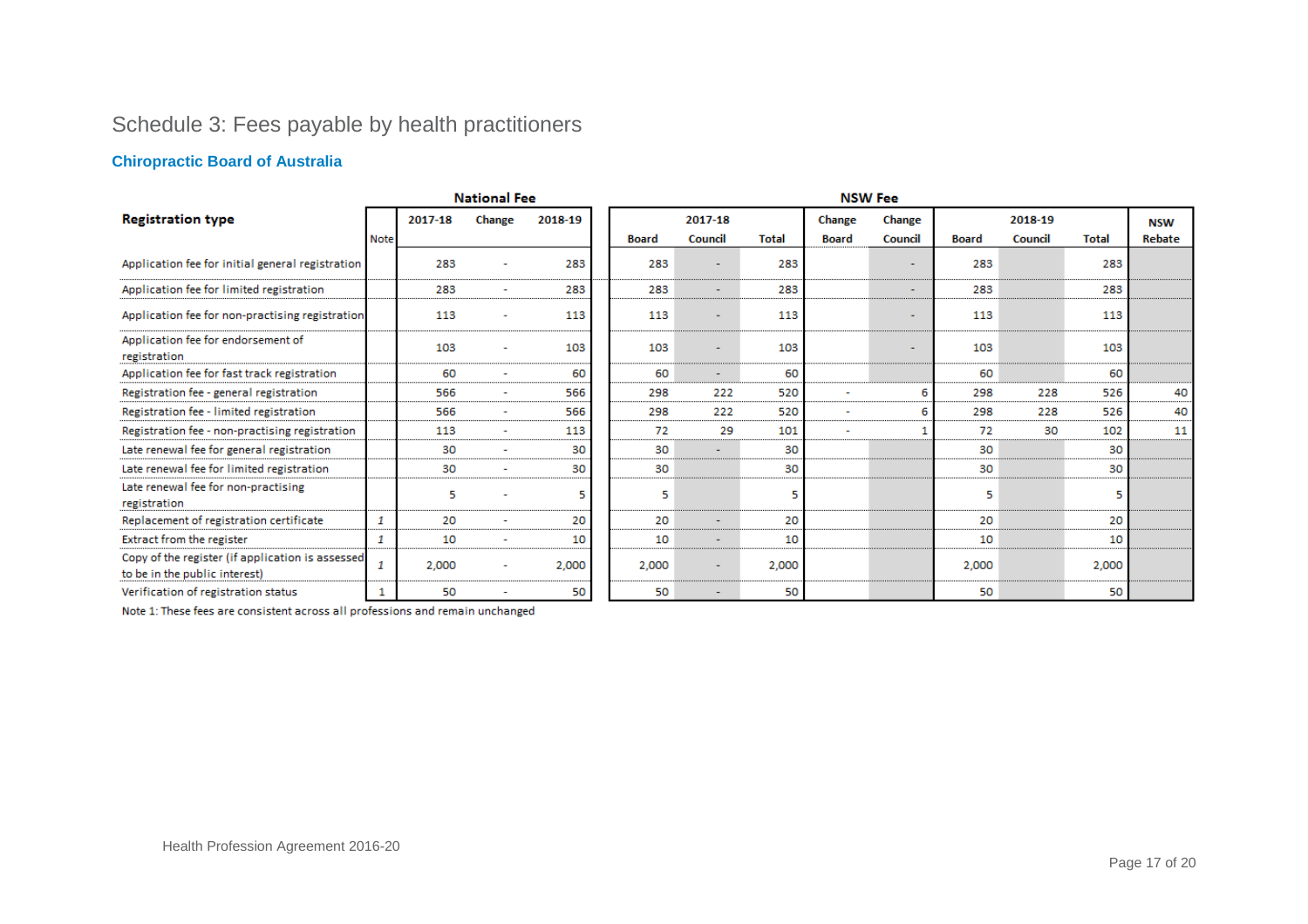## Schedule 4: Summary of National Board's annual budget

## **CHIROPRACTIC BOARD OF AUSTRALIA**

## **Income and expenditure budget and notes**

## **SUMMARY BUDGET 2018/19**

| Item                                                 | \$        |
|------------------------------------------------------|-----------|
| Income                                               |           |
| Registration (see note 1)                            | 2,465,900 |
| Application                                          | 79,100    |
| Interest                                             | 118,649   |
| Late Fees and Fast Track Fees                        | 5,500     |
| Other                                                | 2,100     |
| <b>Total Income</b>                                  | 2,671,249 |
| <b>Expenses</b>                                      |           |
| Board and committee (see note 2)                     | 465,894   |
| Legal, tribunal costs and expert advice (see note 3) | 782,780   |
| Accreditation (see note 4)                           | 180,350   |
| Office of the Health Ombudsman (Queensland)          | 61,810    |
| Other direct expenditure (see note 5)                | 199,125   |
| Indirect expenditure (see note 6)                    | 866,320   |
| <b>Total Expenses</b>                                | 2,556,279 |
| <b>Net Surplus (Deficit)</b>                         | 114,970   |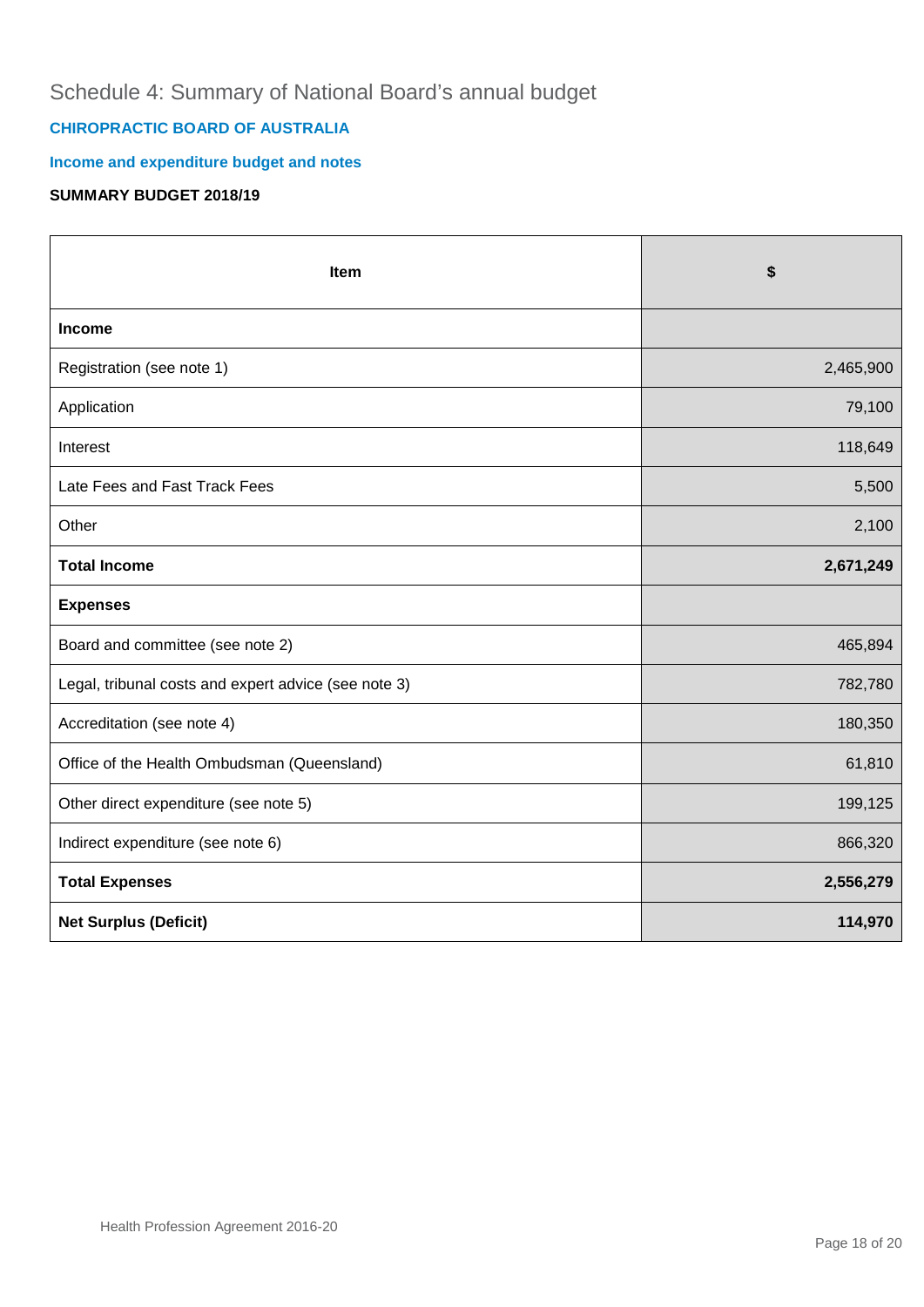## **BUDGET NOTES**

|    | 1. Registrant<br>numbers                          | The budget for registration income is based on the following:<br>• Number of registrants invited to renew at next renewal period: 5,425                                                                                                                                                                                                                                                                                                                                                                                                                                                                                                                                                                                                                                                                                                                                                                                                                                                                                                                                                                                                                                                                                                |
|----|---------------------------------------------------|----------------------------------------------------------------------------------------------------------------------------------------------------------------------------------------------------------------------------------------------------------------------------------------------------------------------------------------------------------------------------------------------------------------------------------------------------------------------------------------------------------------------------------------------------------------------------------------------------------------------------------------------------------------------------------------------------------------------------------------------------------------------------------------------------------------------------------------------------------------------------------------------------------------------------------------------------------------------------------------------------------------------------------------------------------------------------------------------------------------------------------------------------------------------------------------------------------------------------------------|
|    | 2. Board and<br>committee<br>expenses             | This covers the meeting costs of the National Boards, including its committees, which have the<br>delegated authority to make decisions about individual registered health practitioners.<br>Costs include sitting fees, travel and accommodation while attending meetings for the Board.                                                                                                                                                                                                                                                                                                                                                                                                                                                                                                                                                                                                                                                                                                                                                                                                                                                                                                                                              |
|    | 3. Legal, tribunal<br>costs, and expert<br>advice | These costs are incurred in the management of complaints against practitioners (notifications).<br>The costs do not include the significant Board and committee costs, including sitting fees, related<br>to notifications. These are included in '2' above.<br>Also not included are the material staff costs in each state and territory office relating directly to                                                                                                                                                                                                                                                                                                                                                                                                                                                                                                                                                                                                                                                                                                                                                                                                                                                                 |
|    |                                                   | notifications. These are included in "indirect expenditure" below.                                                                                                                                                                                                                                                                                                                                                                                                                                                                                                                                                                                                                                                                                                                                                                                                                                                                                                                                                                                                                                                                                                                                                                     |
| 4. | Accreditation                                     | Accreditation expenses include the costs of funding provided to The Council on Chiropractic<br>Education Australasia for accreditation functions and related projects.                                                                                                                                                                                                                                                                                                                                                                                                                                                                                                                                                                                                                                                                                                                                                                                                                                                                                                                                                                                                                                                                 |
| 5. | Other direct<br>expenditure                       | Costs associated with the Board's work on registration standards, policies and guidelines.<br>This includes the following activities:<br>costs involved in consultation with the community and the profession<br>$\bullet$<br>engagement of consultants necessary to support the Board's work<br>٠<br>publication of material to guide the profession, such as the Board's newsletter<br>٠<br>Board member professional development, and<br>٠<br>policy development and projects.                                                                                                                                                                                                                                                                                                                                                                                                                                                                                                                                                                                                                                                                                                                                                      |
|    | 6. Indirect<br>expenditure                        | The proportion of AHPRA's business as usual costs allocated to the Board as indirect costs is<br>0.495%. This reflects the implementation of the Paramedicine profession partway through 2018-<br>19. The full year percentage reduction in allocated costs will be higher. The percentage allocation<br>for the Board in 2017/18 was 0.50%.<br>In addition, indirect costs include a one off cost of implementing a major information systems<br>replacement program.<br>Indirect costs are shared by the National Boards based on an agreed formula. The percentage is<br>based on an analysis of historical and financial data to estimate the proportion of costs required to<br>regulate the profession. Costs include salaries, systems and communication, property and<br>administration costs.<br>AHPRA supports the work of the National Boards and committees by employing all staff and<br>providing systems and infrastructure to manage core regulatory (registration, notifications,<br>compliance, accreditation and professional standards) and support services in eight state and<br>territory offices.<br>The 2018/19 AHPRA business plan sets out AHPRA's objectives for 2018/19 and how they will be<br>achieved. |